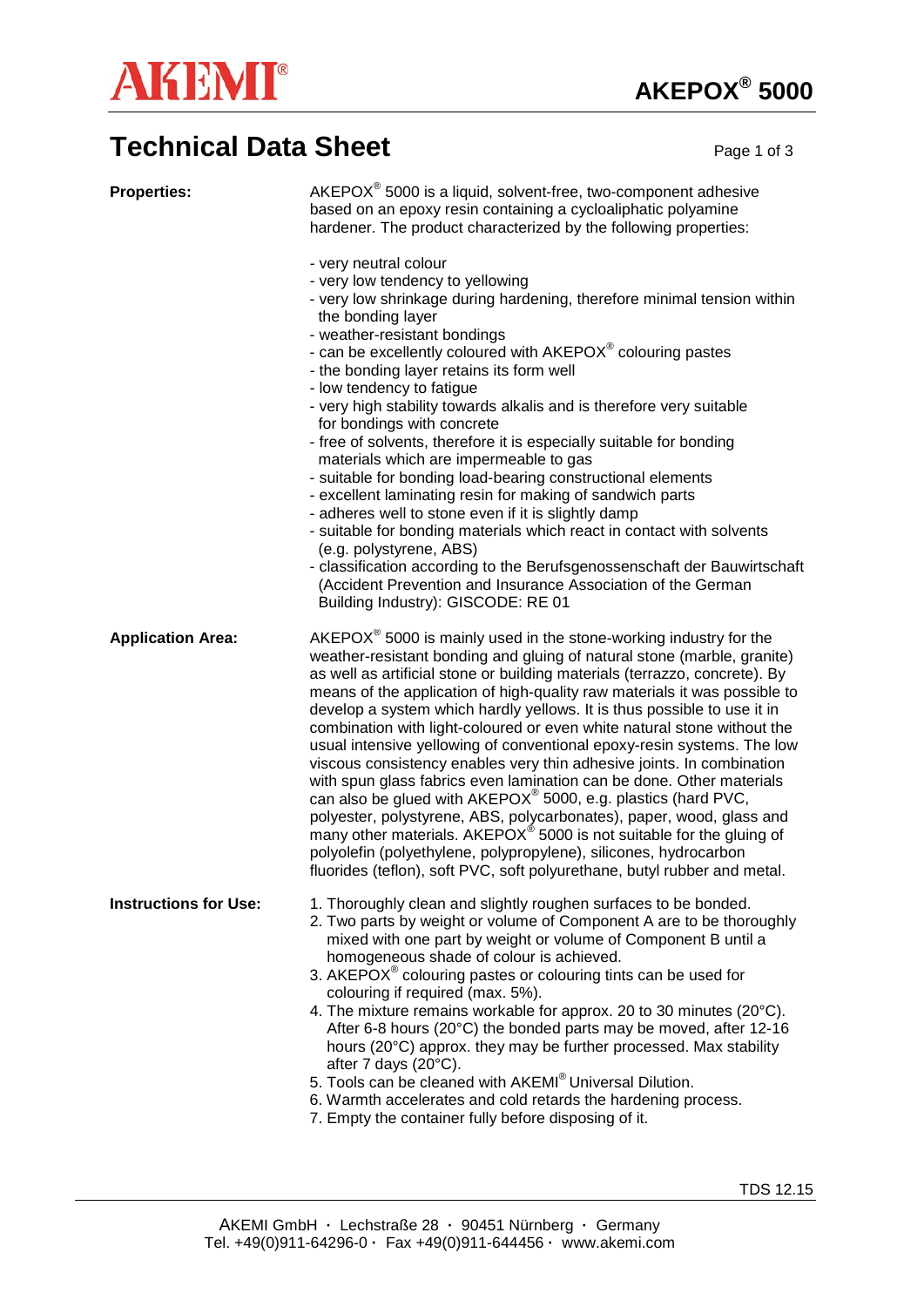

## **Technical Data Sheet** Page 2 of 3

| <b>Special Notes:</b>  | - The optimal mechanical and chemical properties can only be attained<br>by adhering to the exact mixing proportions; excess adhesive or<br>hardener has the effect of a plasticizer.<br>- Use separate vessels when component A and B are being extracted<br>from their containers.<br>- The resin is no longer to be used if it has already thickened or is<br>jellying.<br>- The product is not to be used at temperatures below 10°C because it<br>will not sufficiently harden.<br>- At constant temperatures above 50°C the hardened adhesive tends to<br>yellow.<br>- The hardened resin can no longer be removed by means of solvents.<br>This can only be achieved mechanically or by applying higher<br>temperatures $(>200^{\circ}C)$ .<br>- If the resin has been correctly worked it presents no hazard to health<br>when the hardening process is completed.<br>- Component A slightly tends to crystallize (honey effect). The product<br>can be made workable again by warming it up.<br>- The stability of the bonding is highly dependent upon the natural stone<br>which is to be bonded: silicate-bound stones react better than<br>carbonate-bound stones. |                                                                                                                                                                                                                                                                                                                                             |
|------------------------|---------------------------------------------------------------------------------------------------------------------------------------------------------------------------------------------------------------------------------------------------------------------------------------------------------------------------------------------------------------------------------------------------------------------------------------------------------------------------------------------------------------------------------------------------------------------------------------------------------------------------------------------------------------------------------------------------------------------------------------------------------------------------------------------------------------------------------------------------------------------------------------------------------------------------------------------------------------------------------------------------------------------------------------------------------------------------------------------------------------------------------------------------------------------------------|---------------------------------------------------------------------------------------------------------------------------------------------------------------------------------------------------------------------------------------------------------------------------------------------------------------------------------------------|
| <b>Technical Data:</b> | 1. Colour:                                                                                                                                                                                                                                                                                                                                                                                                                                                                                                                                                                                                                                                                                                                                                                                                                                                                                                                                                                                                                                                                                                                                                                      | comp. A: colourless to slightly<br>yellow transparent<br>comp. B: colourless to slightly                                                                                                                                                                                                                                                    |
|                        | 2. Density:<br>3. Working time:<br>a) mixture of 100 g component $A +$<br>50 g of component B:<br>b) at 20°C and varying amounts:<br>20 g comp. $A + 10$ g comp. B:<br>50 g comp. $A + 25$ g comp. B:<br>100 g comp. $A + 50$ g comp. B:<br>300 g comp. $A + 150$ g comp. B:<br>4. Hardening process (shore D-                                                                                                                                                                                                                                                                                                                                                                                                                                                                                                                                                                                                                                                                                                                                                                                                                                                                  | yellow transparent<br>comp. A: approx. 1.15 g/cm <sup>3</sup><br>comp. B: approx. 1.10 g/cm <sup>3</sup><br>at $10^{\circ}$ C: 60 - 70 minutes<br>at $20^{\circ}$ C: $20 - 30$ minutes<br>at 30°C: 15 - 20 minutes<br>at $40^{\circ}$ C: 5 – 10 minutes<br>$35 - 45$ minutes<br>$25 - 35$ minutes<br>$20 - 30$ minutes<br>$15 - 25$ minutes |
|                        | hardness) of a 2 mm layer at 20°C:<br>4 hrs<br>5 hrs<br>6 hrs<br>$7$ hrs<br><u>3 hrs</u><br>51<br>67<br>74<br>30<br>--                                                                                                                                                                                                                                                                                                                                                                                                                                                                                                                                                                                                                                                                                                                                                                                                                                                                                                                                                                                                                                                          | 8 hrs 24 hrs<br>76<br>81                                                                                                                                                                                                                                                                                                                    |
|                        | 5. Mechanical properties:<br>Bending strength DIN 53452:<br>Tensile strength DIN 53455:<br>E-module:                                                                                                                                                                                                                                                                                                                                                                                                                                                                                                                                                                                                                                                                                                                                                                                                                                                                                                                                                                                                                                                                            | 70 N/mm <sup>2</sup><br>$60 -$<br>$30 -$<br>40 N/mm <sup>2</sup><br>$2500 - 3000$ N/mm <sup>2</sup>                                                                                                                                                                                                                                         |
|                        | 6. Chemical resistance:<br>Water absorption DIN 53495:<br>Sodium chloride solution 10%:<br>Salt water:<br>Ammonium 10%:<br>Soda lye 10%:                                                                                                                                                                                                                                                                                                                                                                                                                                                                                                                                                                                                                                                                                                                                                                                                                                                                                                                                                                                                                                        | $< 0.5\%$<br>stable<br>stable<br>stable<br>stable                                                                                                                                                                                                                                                                                           |